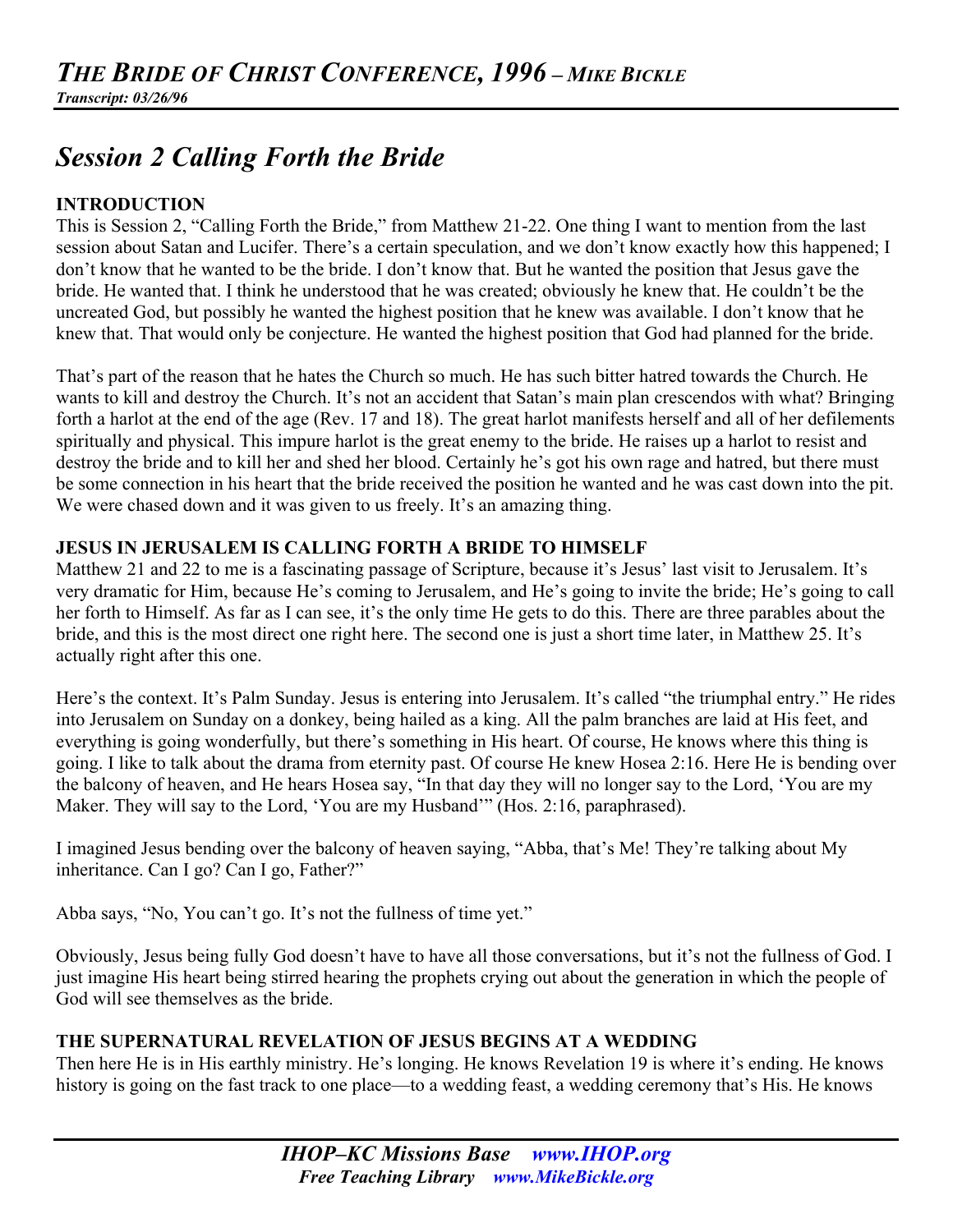that He's engaged. He's betrothed; He's espoused already to a people, to the people of Israel. Then, through the release of the Spirit on the day of Pentecost, He's betrothed to the nations that will say yes to God and become a part of the company of the redeemed. The Lord knows He's already espoused to the redeemed that were redeemed at that time. I imagine that every time He watched the bride walk down the aisle, however they did it in that day, like any man who's engaged, waiting for his bride, He said, "Lord, what about My bride?" What about My bride? That's why I'm here. I laid aside the form of God for her. That's why I'm here."

In John 2, at the wedding feast of Cana, in Galilee, Jesus has already been anointed in the wilderness. He's been tested in the wilderness. He overcame Satan's temptations. He's anointed. He's ready to go. I don't think it's an accident that it all begins at a wedding. His supernatural ministry, the beginning of His revealing of Himself as Messiah, begins at a wedding. I imagine Him sitting in that wedding, in that chair, and she walks down the aisle. He says, "Abba, I'm anointed. I've been tried and tested face-to-face by Satan. Can I have her?"

I imagine the Father saying, "Yes," and boom, the power of God is released in Him and the miracles begin right there at that wedding. He still can't call her to Himself yet. He still doesn't have the authority to call her to Himself in love for a wedding.

Imagine the tensions. It's Palm Sunday, and His final visit to Jerusalem. He's going to be crucified on Friday. He knows it. No one else does. Of course, a few discerning women are the only ones who get it. None of His men do in the old boys' club. All they're thinking about is ruling and reigning and who's going to be bigger. Mary of Bethany and a few others understood what was happening. Praise God for them.

# **THE JOY OF THE BRIDE AND THE SHAME OF THE CROSS**

Here are the three things that are taking place in His heart as He approaches this city. Number one: He has the agonizing anticipation of the crucifixion. He knows it's coming in three or four days. It's Sunday; He knows it's coming on Friday, in five days.

Secondly, He knows that He can call His bride to Himself, and He has permission right here in these parables to do it. It's not Hosea. It's not a wedding where the power breaks forth out of Him for the first time, but He can't say anything. He gets to say it to all of Israel. He's excited. Hebrews 12 talks about the joy set before Him (Heb. 12:2). I'm convinced that the joy that was set before Him is Isaiah 62:5: "As a bridegroom rejoices with great joy over his bride, so God rejoices over you" (Isa. 62:5, paraphrased). The rejoicing, the joy set before Him, was His bride. He had waited for her from eternity, but then also He feels the painful despair of the rebellion of the people whom He loved. He loved the nation of Israel. The leadership is going to write Him off. They couldn't do that without bringing significant pain to His heart.

Here He is: the cross is in front of Him and He dreads it. He despises the shame (Heb. 12:2). He despises the thought of the cross. The joy of the bride and the pain of the rebellion is all colliding in Him right here at this hour, and He gives these three parables of Matthew 21 and 22. I just want you to feel a bit of the tension that He's experiencing as He's preparing to give this cry.

# **A REVIEW OF THE FINAL WEEK OF JESUS' EARTHLY LIFE**

Let's give an overview of His final week in terms of His teaching ministry. First He gives the three parables here on Sunday in Matthew 21-22. By the way, it's three parables, but it's only one message. It's three parables, but it's one message. It's not like He gets to Jerusalem, sees the cross, the shame, the bride, His own yearning to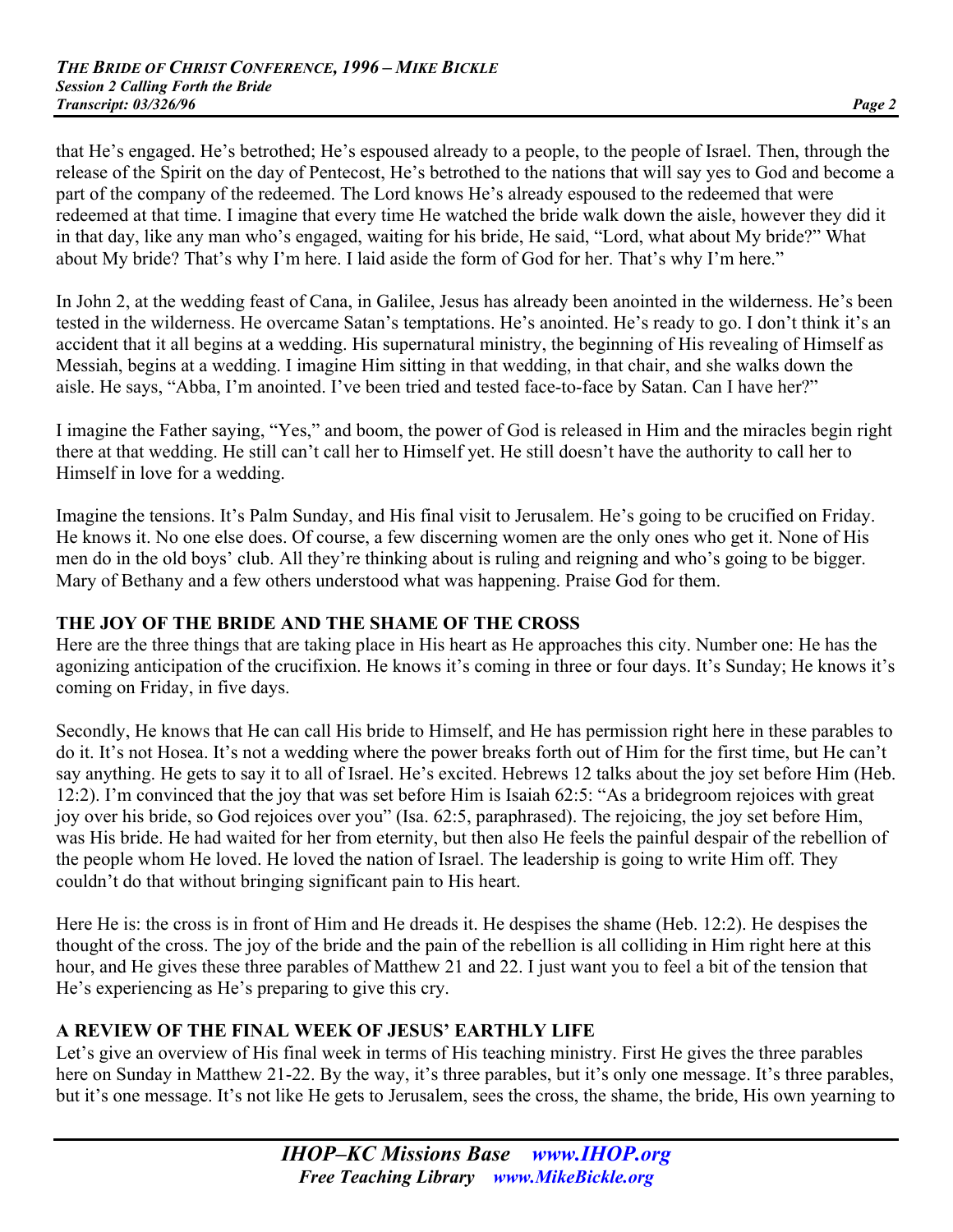call her to Himself, and the rebellion of the nation that He's loved from the beginning, and says, "Ah, let Me see. Boy, the crowd's assembling. Let Me see. Let Me pull out a good one. Oh, I know! This worked at the Galilee conference. Let Me whip out 'The Prodigal Son.' Boy, that really got them."

That's not what He was doing. Does everyone agree with that? His heart was so captured. His heart was so focused. He was waiting to give this message. He was waiting to deliver this. He comes to Jerusalem, and this is what's on His heart. It's one message in three parables.

The next thing He does is to pronounce judgment on the rebellious leadership (Mt. 23). The reason they get judgment is because they persistently resist. There's no yes in their spirit. There's a, "You're a demon and You're of the devil. That's who You are." That's what their response was.

In Matthew 23, it's not His teaching ministry in terms of inviting the nation, but He pronounces judgment on them so that when He sees them the next time He comes, as He told them in Luke 13, "When I see you again you will say to Me, 'Did You not teach in our streets?'" (Lk. 13:26, paraphrased).

He says, "I want you to know that I told you in time that you were under a serious, serious condition. Woe unto you. When You see Me again you won't say, 'Yes, but you never made it clear.'"

That's what Matthew 23 is about, in my opinion; it was directed to the whole nation, not just the whole gang that was there.

Then, in Matthew 24 and 25, He gives private instruction. He pulls aside the twelve and gives them some teaching. Then follows the teaching of the Last Supper in John 13-17.

# **JESUS' FINAL PUBLIC TEACHING TO THE NATION OF ISRAEL**

My point is this: Paragraph A. The wedding invitation, these three parables in Matthew 21-22, is His final public teaching. That's the point I want to make. This is His final public teaching in His incarnation on the earth before the cross. This is it. This is it right here. He knows it's not only His final time to cry to the people in the flesh, but that it's the one that will be recorded. All of history will say, "What are His last words? What was the final thing He said before they took Him?" It's very, very clear; it's in these three parables. These are His final words before they took Him. It's the bridal invitation—three parables but one message. You all can study some more of this at home and in your own time.

#### **THREE PARABLES, ONE MESSAGE**

The first parable: Matthew 21:28-32. This is the parable of the two sons. Here's the message: even the worst sinners are invited. He says in verse 31, "Even the tax gatherers and the harlots will enter the kingdom, but rebellion alone will disqualify you" (Mt. 21:31, paraphrased). It's the resistance; the refusal to say yes. The tax gatherers and the harlots were the two worst sinners in terms of the perception of the nation. The tax gatherers joined Rome. They were a scandal. The harlots, well, there are all sorts of reasons why they were the worst. They were perceived as the worst, but they weren't the worst in God's sight. Jesus said, "I don't care how despicable you think they are; they're invited." That's the message, but rebellion will keep even the best selfrighteous man out of the picture. Resistance to the free gift will disqualify you.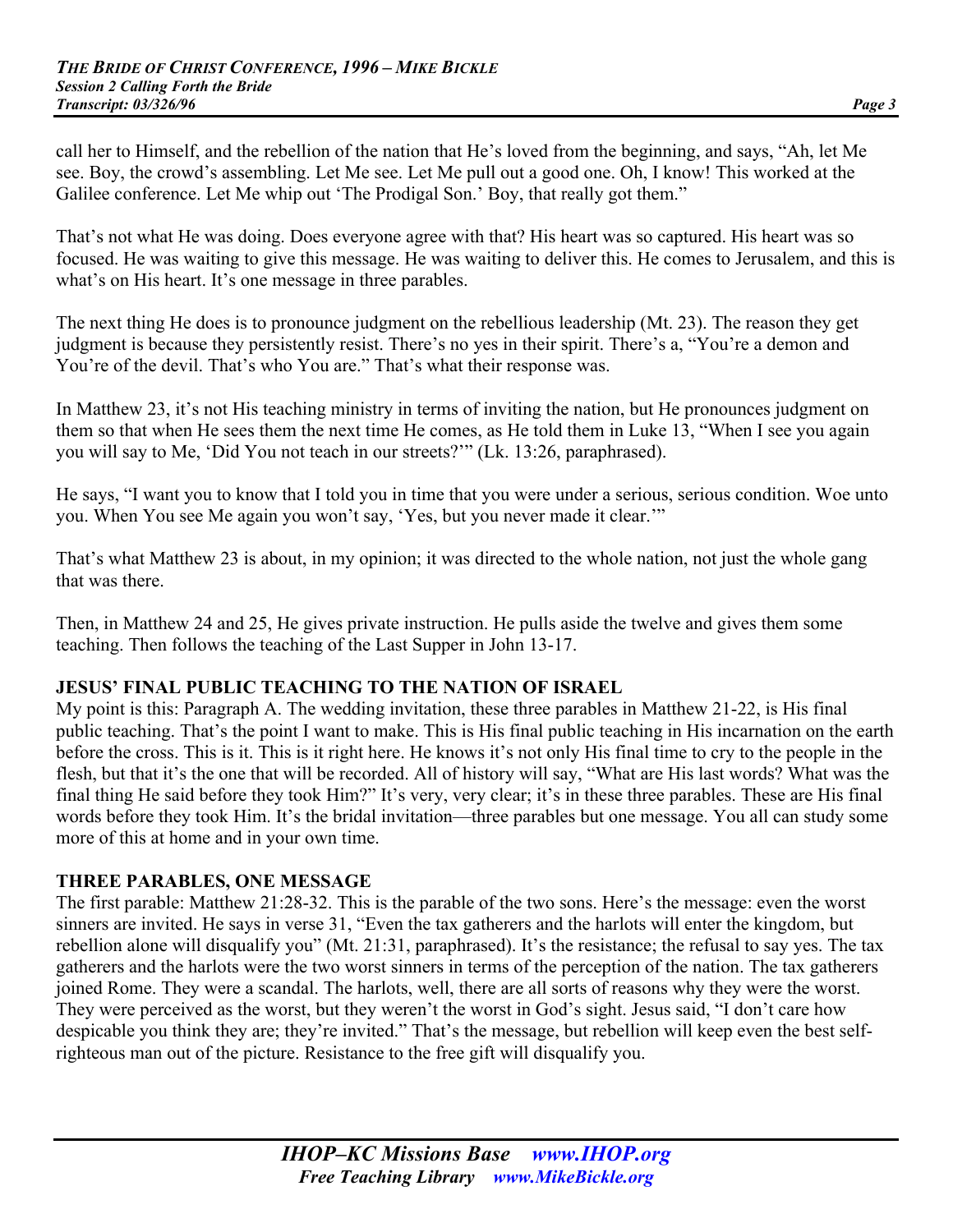The second parable is the parable of the wicked vinedresser (Mt. 21:33-44). It focuses on the message that God has an inheritance for His Son. The key point of the message is that this man sent his son, because it was his son's inheritance. He said, "Surely they won't mistreat him." At the center of the parable is a son with an inheritance. Again, rebellion will disqualify you.

So we know from the first parable that everyone is involved. We know from the second that it's all about a Son and His inheritance. It's all one message. He starts off the third parable in Matthew 22:2, and here's His final teaching. This is it. They say, "What did He say? What was His last teaching?" Here it is: "The kingdom of God is like a certain king who arranged a marriage for his son" (Mt. 22:2, paraphrased). Jesus in the flesh is giving His final message; here He is. He says, "Let Me tell you. There's a king; it's My Father. He has a plan. He's arranging a wedding." He's crying out to the nation. He says, "I'm the Son and you're the bride."

#### **THE POWER OF GOD IS INTERPRETED THROUGH THE LENS OF BRIDAL AFFECTION**

This is the final teaching of Jesus Christ in the flesh right here. There are many lenses or many views of the kingdom of God. It's likened unto many things. It's likened unto a garden. It's likened unto a building. It's likened unto this and that and all these things, but this time here He likens it to the wedding. He said, "The kingdom of God is like a wedding."

Here in number one, I've written that the power of God is interpreted through the lens of bridal affection. The phrase "the kingdom of God" theologically describes the power that will be the norm in the age to come. Here's the point of this proclamation: that power is available now in part. The kingdom we'll enjoy in the age to come has broken into this world and is already somewhat manifest. The good things of the age to come are now happening a little. That's what He's saying.

In terms of our point of view, the bottom line is this: the power of God is to be interpreted through a bridal lens. In other words, why does God release His power? The kingdom of God is the message of God's release of power. Why does God release His power? To express His bridal love. Why does God release His power? To bring you into the experience of it. When we heal someone, we can look at them and say, "He loves you! He's healing you as a token that He wants you. It's about a wedding."

The person says, "Wow! Who is the man getting married?"

"*You're* getting married!"

"Wow!"

Jesus says you're to interpret the power of God; the reason God gives it is so that you can feel bridal love and so that you can bring other people into it. It's the kingdom of God viewed through the lens of a wedding.

I love it. I can just see Jesus. He says, "Lord, I've waited for this parable from the first time I heard Hosea proclaim it, 700 years ago. I said, 'I've got a proclamation. I've got a proclamation.'"

We'll talk about this point later: Why does He speak in a parable? I don't mean later today; later in the series here in this class. Instead of speaking directly when He talks about the subject of bridal love, He almost always veils it, because He knows that the law of hunger will get to the center and the core of it. When it comes to love,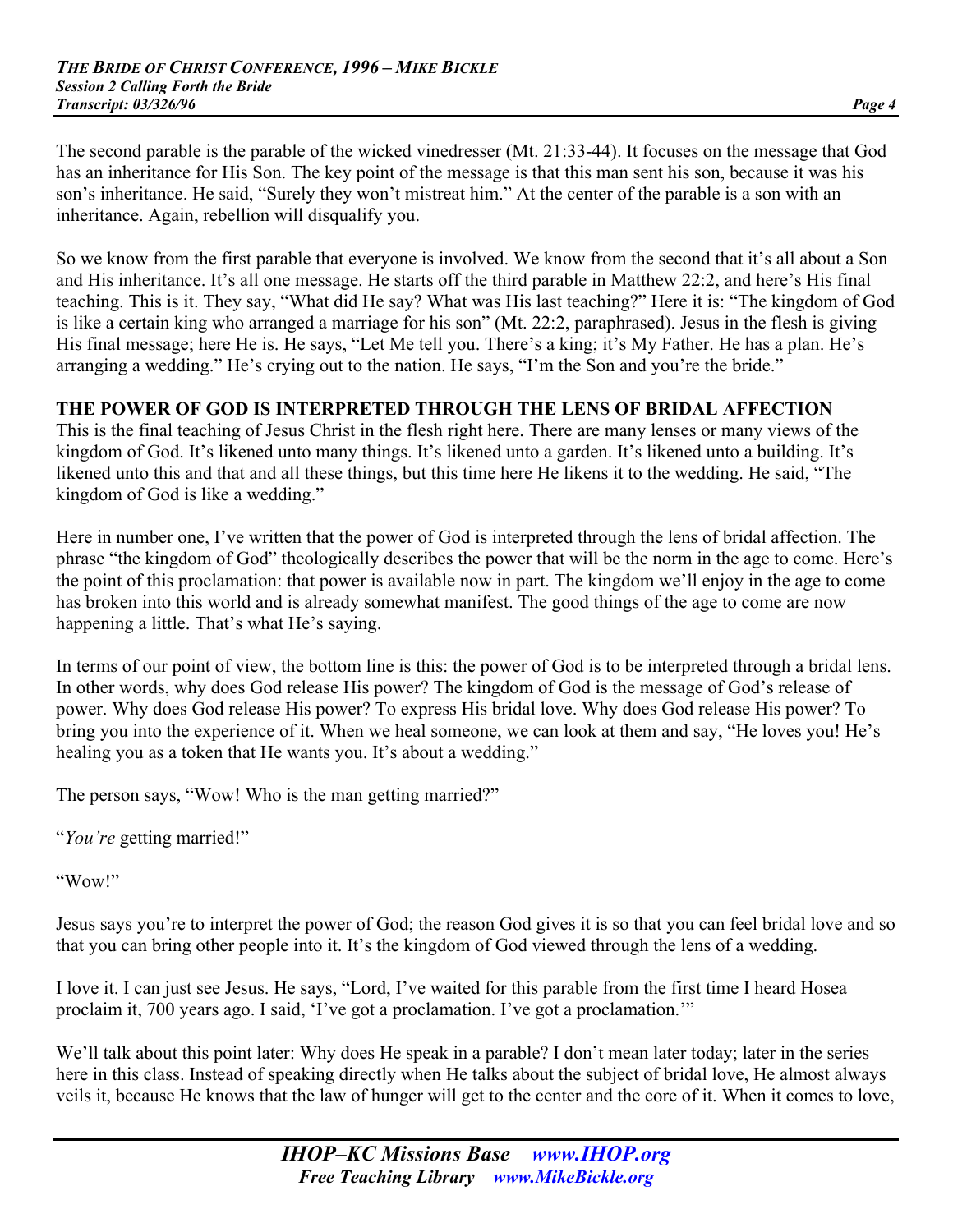love itself will draw itself. When your heart is pricked by this, you won't leave any stone unturned to get to the core of the center of it. It's in the language of love. It's in the mystery of, "Come and find out more. Come and unveil the parable and drink deep of what's in My heart." That's one of the reasons He speaks through parables when He speaks about the bride. Often He does that.

### **"COME TO THE WEDDING"**

Look at verse 8. "Then he said to his servants, 'The wedding is ready'" (Mt. 22:8).Here's how I picture Him. He stops; the cross is before Him. He sees the very bride in front of Him and He cries out, "The wedding is ready!" He says, "It's ready!" He says, "It's not Hosea prophesying. It's not Me being released in Galilee at Cana. I, the Son of Man, under the authority of My Father, am here to declare to you: I'm dying soon. The wedding is ready!"

That's what's happening. That's what He's saying. He's trumpeting it down the corridors of history. "The wedding is ready!" Meaning, "I'm paying the full price for it. The bridal price will be paid on Friday. It's all settled. It's no longer something that will be; it's here now."

This is His final teaching. I don't think it's an accident. It's not only His final teaching in His earthly ministry, but it's the final revelation in the Church of this age. It's the revelation of which Hosea said, "In that day they will say, 'My Husband,'" talking about the Spirit and the bride. It's the final revelation of the people of God.

Now in each one of these parables He's warning the rebellious not to resist Him and not to refuse the free gift of love; that's what He's all but saying. He explodes with, "The wedding is ready!" in verse 8.

#### **"MANY ARE CALLED, BUT FEW ARE CHOSEN"**

Verse 14 is the bridal invitation, right here. "Many are called, but few are chosen" (Mt. 22:14). When He says, "Many are called," under Paragraph C here, you can put the word *invited*. He says, "The nations are invited. The Jews are invited. The Gentiles are invited. Everyone is invited."

He said, "But only so few of you were chosen." I think the appropriate understanding is, "So few respond." Here's what it means to be chosen. It's like we draw a line, and if we step over the line by saying yes, now we're chosen to be prepared as the bride. The Lord says, "Anyone who steps over that line, I'll prepare them to be My bride. I've invited you." We step over it. He says, "Now you're the chosen to go through the series of preparations that I've ordained for My bride."

The multitudes in all the nations are invited. But so few step over the line into bridal preparation, to be in position to be prepared to be the Lamb's bride. That's what's going on here. That's His final teaching. Again, it's not an accident that it's the final revelation of the people of God. It's the final way they see themselves. The Church has seen itself as a temple, as a body, as an army, but in these days, in this last generation, when you take into account the last 2,000 years, the Church is going to see herself as a bride—not just a family, or an army, or a temple, or a body, but a bride. Her identity will come to maturity.

We're still a body, an army, and all these things, but we're mostly a bride. That's the highest thing: to be at His right hand with Him. There's no higher relationship into which we can grow. Being in the army is kind of cool; you get to do the stuff. Being the bride is far higher revelation than being in the army, amen? There's no higher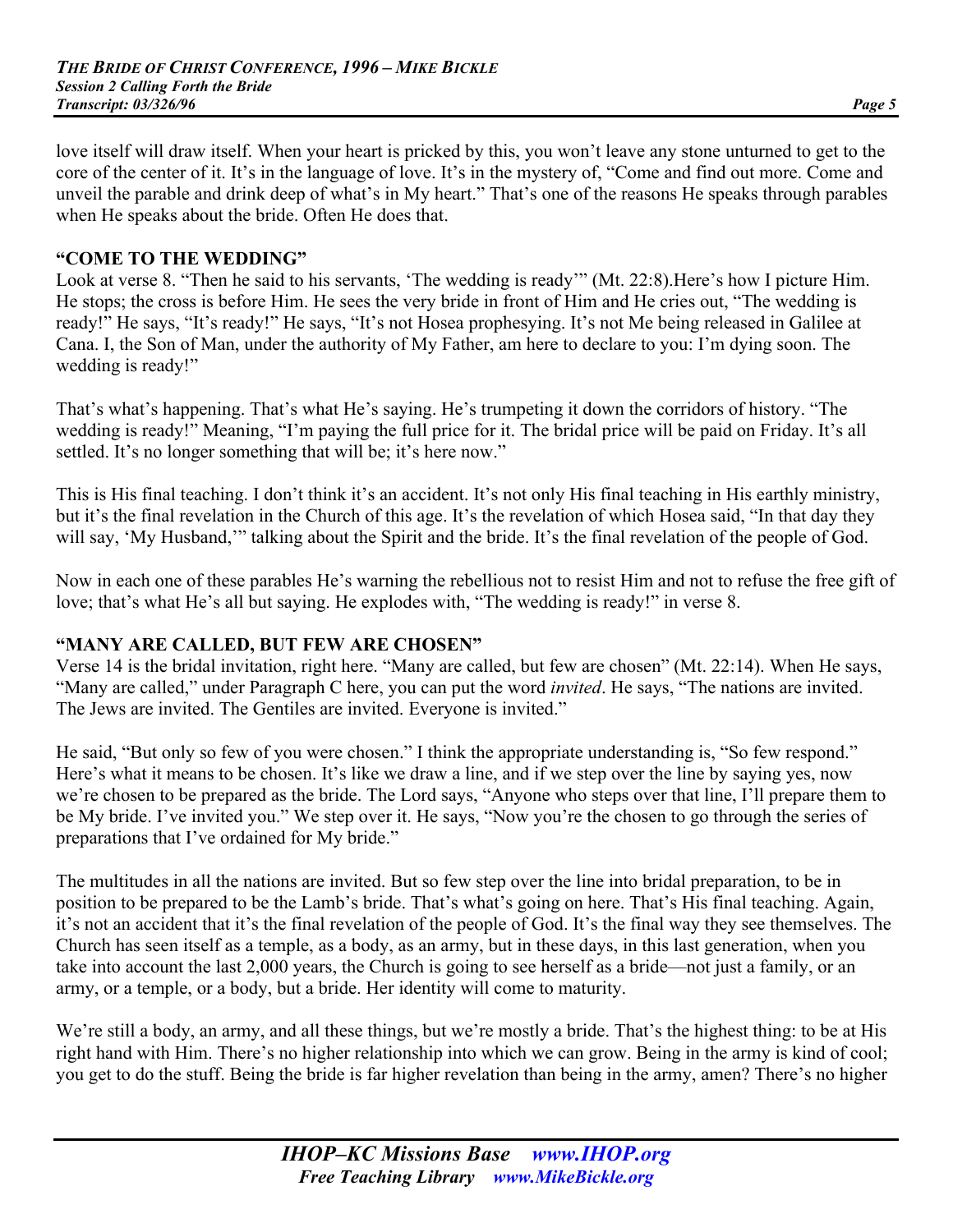revelation or identity for the people of God than the bridal identity. I don't think it's an accident. That's His final cry to the people.

#### **THE OMINOUS APPROACH OF PHARISEES AND SADDUCEES**

What happens next? First, the Pharisees come out. They don't like it. Now, I don't want to get spooky about it, but I think that this whole last visit of Jesus is prophetic, and there are things that can be applied in ways that I don't necessarily know how to do. I just know Him. He's the ultimate Prophet, yea, and more than a prophet. I just know that in everything He does He can speak at many levels at one time.

The Pharisees come, and Jesus is calling His bride. They talk about the thing they really love: they talk about money. Their love was money and that's what they talk about. Boom! They don't want to talk about what He loves; they want to talk about what they love. In Luke 16:14, Jesus told them, "You know what your problem is, Pharisees, specifically? You're lovers of money" (Lk. 16:14, paraphrased). He said, "You love money. It's one thing to appreciate it and all this, but it has a grip on you and it will get you in trouble." Because Jesus was a threat to their economics. I don't mean in a small way; I mean in a major way.

Next come the Sadducees. Again, you can read it more in-depth yourself, and verse 28 gives you a little touch. They're asking Him a question; they're asking Him this cynical question to trap Him. They don't care about the answer; they're playing tricks with Him here. They said, "In the resurrection there's this man who dies and his wife has seven brothers. Whose will she be in the resurrection? All of them were married to her" (Mt. 22:24-28, paraphrased).

Here's what the Sadducees do. They look at the Pharisees and say, "You guys are so dull. He's talking about a wedding and you talk about money. At least we'll bring up the wedding thing. Let's be a little more subtle." They say, "OK, let's talk about the wedding."

They want to capitalize on Him. They were far more intellectual than the Pharisees were. Actually, the Sadducees really were. They were the liberals of their day. They engaged in all these doctrinal debates, and they were very liberal. They didn't buy all this stuff; they were trying to put Him down.

Next comes a scribe. He's not identified as a scribe here in Matthew, but we know that he's a scribe from Mark 12:28. That's how I get that. Here it says in verse 35 that he's a lawyer, and Mark 12:28 calls him a scribe. The lawyers and the scribes get together. Here we have the Sadducees, the Pharisees, and the scribes—three totally different groups that don't even like each other. It really is the Republicans, the Democrats, and Ross Perot. It really is. That's what's happening. They don't like each other at all. These men are against each other. These are three enemies that are united by a common enemy. They don't like each other at all, but the only thing that they are united by is their common hatred of Jesus.

They get together. The Pharisees say, "Well, we tried to get Him."

The Sadducees said, "That was pathetic. We will at least trap Him."

This scribe comes up and says, "Here, I've got it. I know how to get Him."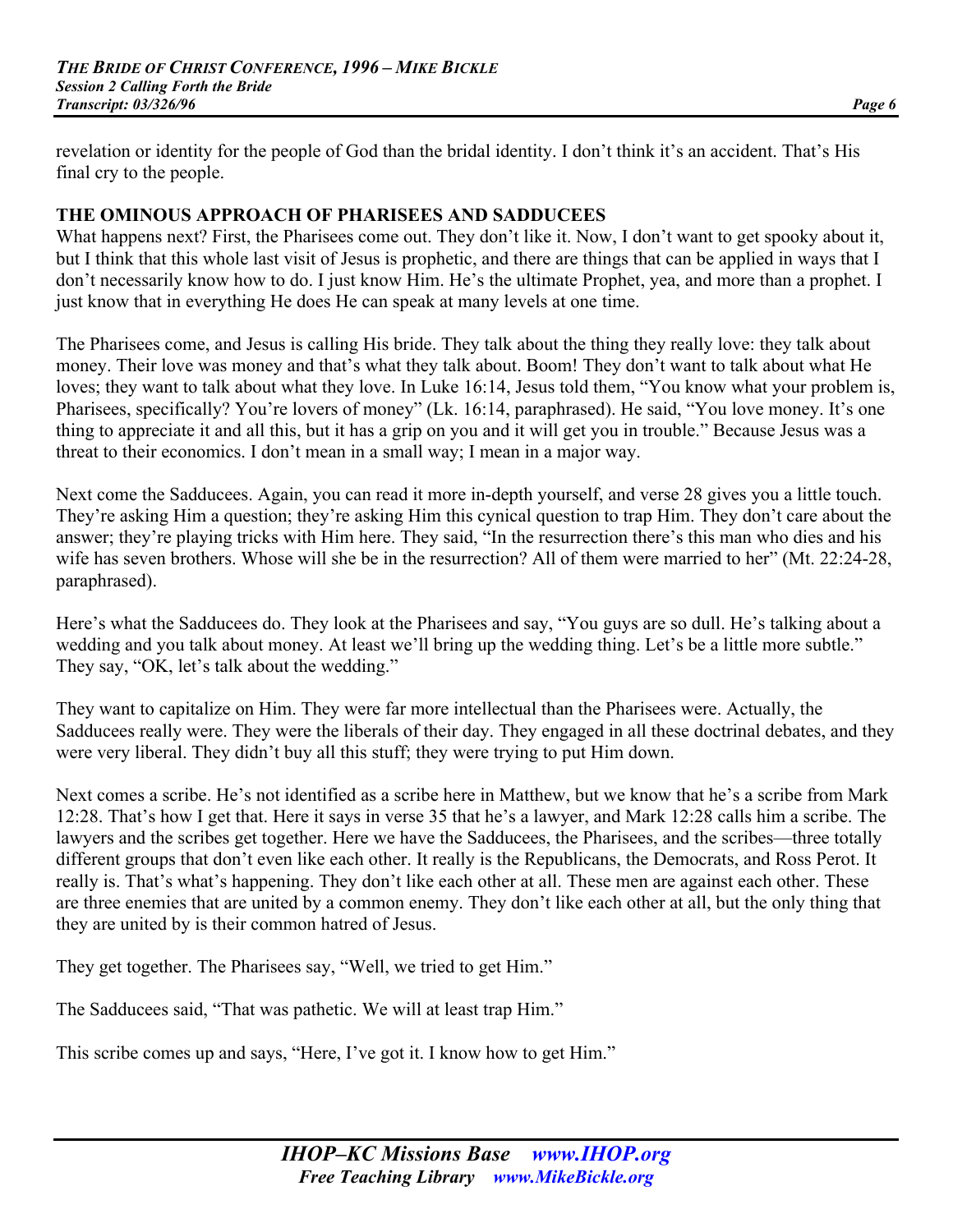They knew the Passover was coming up. They said, "We will set Him against people. We will put Him in a political position where He'll have to compromise one part of the group. At least the group will be divided."

Someone says, "What?"

The man says, "I'm a lawyer; I've got the answer."

They're all gathering together, asking him, "What is it? What is it?"

"We have to break this power He has over the masses of Israel."

He says, "Well, you know how people are. They're so biased and they don't know it. They're so prejudiced and they don't see it. Let's ask which law is the best."

Someone says, "Well, that's no big deal, you know: don't have idols. That's the first law, the first commandment."

He says, "No, no; let's ask Him which law, because if someone just caught their spouse in adultery, they're going to say adultery is the main commandment. If someone had his son killed, he's going to say, 'Don't murder' is the main commandment. Someone else will say, 'One of my sons ran off and joined a cult group down the road,' and he'll say, 'Oh, the idols; that's the big one.'" He said, "They're going to pick the one that touches them the most, and they won't like Him. No, He can't answer this rightly."

I believe this scribe has torn allegiances, because it says here he's testing Him, but in Mark 12 Jesus saw sincerity. He doesn't know what he's doing, but he's using his gifts to test Jesus. He's not fully sincere, but Jesus sees something in his heart. He says, "OK, which is the great commandment?" Here's the crowd. They all want to hear.

Some of these old men out there are saying, "You had better answer the one that I'm hurting over. That had better be the main one on your agenda. Someone just broke in and stole my stereo. It had better be, 'Thou shall not steal,' or You're out of town, because I don't have any insurance."

It's that kind of stuff. Jesus looks at him, and here He is. We're talking about the White House, the Senate, and the main governmental leaders of the nation, people who are far older than Him, assaulting Him in a public forum. He's completely unshaken.

He goes back and in verse 37 He says, "I want wholehearted lovers." He says, "I won't be distracted. I'm going back to the theme. I want lovers. I'm talking about a wedding. My wedding is at hand" (Mt. 22:37, paraphrased). He goes right back to the theme of the wedding. He's not at all shaken from His focus. He says, "I want lovers<sup>"</sup>

I can imagine that scribe coming back, and the man says, "What did He say?"

"He says He wants lovers. I don't understand it. He said He wants people to love. I didn't expect that answer. I was expecting Him to pick one of the ten, you know."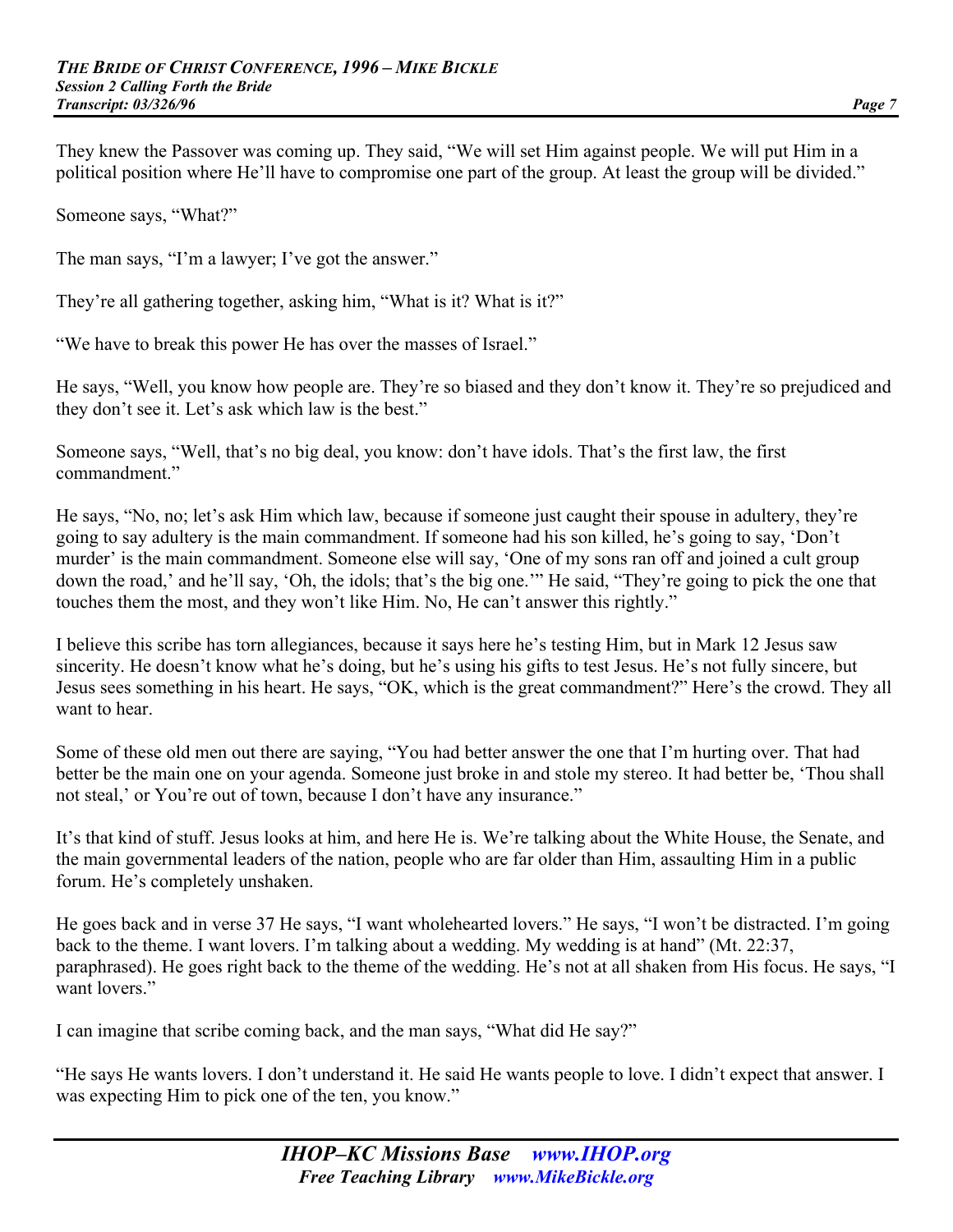He's shaking them up, but Jesus is crying out and He says, "I want wholehearted lovers of God, because My Father arranged a wedding and the wedding is ready. You shall love the Lord your God."

#### **JESUS' FINAL CRY OVER ISRAEL: A CALL TO LOVE**

He's crying out, and this is actually the end of that teaching. This is where He cries out across the nation, right here. This is His final cry over Israel; Matthew 22 is it. This is where His public ministry ends in terms of inviting the heart of the nation to Himself.

Let's look at two words here. It's the word *first* and the word *great* in verse 38. This isn't redundant, by the way. When He said, "This is the first commandment and this is the great commandment," those are two totally different issues. These aren't the same issues.

When He says, "the first commandment," what does He mean? He's speaking of the fact that God the Father promised Jesus an inheritance of people who were lovers of God. He says, "Let Me tell you, it's the first commandment. It's the one highest on God's priority list. There's no commandment higher on God's heart, because He promised Me that I would have a faithful bride. It's the number one thing on His agenda right here— that I would have lovers of God."

# **WHAT CAN YOU GIVE TO ONE WHO HAS IT ALL?**

It's the first commandment because it reveals what God enjoys. Jesus enjoys His bride. You can measure a man's wealth, not every time, but often, by the inheritance that he gives his children. For instance, there's a man who has x-amount of money and his son graduates from college. He has a few million in the bank and he gives his son a \$30,000 car. His son says, "Wow!"

His friends say, "Boy, his dad has some money. Things are going well for them, you know."

There's another man that's worth a few hundred million. He already has a few \$30,000 cars. He buys his son a three million-dollar house. He says, "Son, you know, this is a little commensurate with the wealth I have."

If you go back a few hundred years to the kings of Europe, they had the most power of anyone in the world. They gave their sons countries. They said, "Well, I don't want to give you a chariot or a house. Why don't you take England, and you take France, and you guys be nice to each other, OK? Because lots of people will get hurt if you're not nice to each other." They would give their sons nations because they had so much wealth. Why? Because that revealed their wealth, and an inheritance reveals the passion of the heart of the father as well. It reveals what the father feels towards us.

Whenever I'm over in Europe, whenever I touch this even for a moment, I like to ask them, "What's the best" nation? What king is the best king?" They all scream and shout, and anyway, that's part of their culture. I've got a few little jokes I do with that.

What does God the Father give His Son? What do You give a Son that has everything? What do You give a Son to reveal Your wealth? Jesus is the architect of the eternal city. You know that verse in Hebrews 11; it says, "Abraham looked for a city whose builder and architect was God" (Heb. 11:10, paraphrased). That's the eternal city. They're looking for the city. Jesus built the city. Do you know how He built it? He spoke and created it. He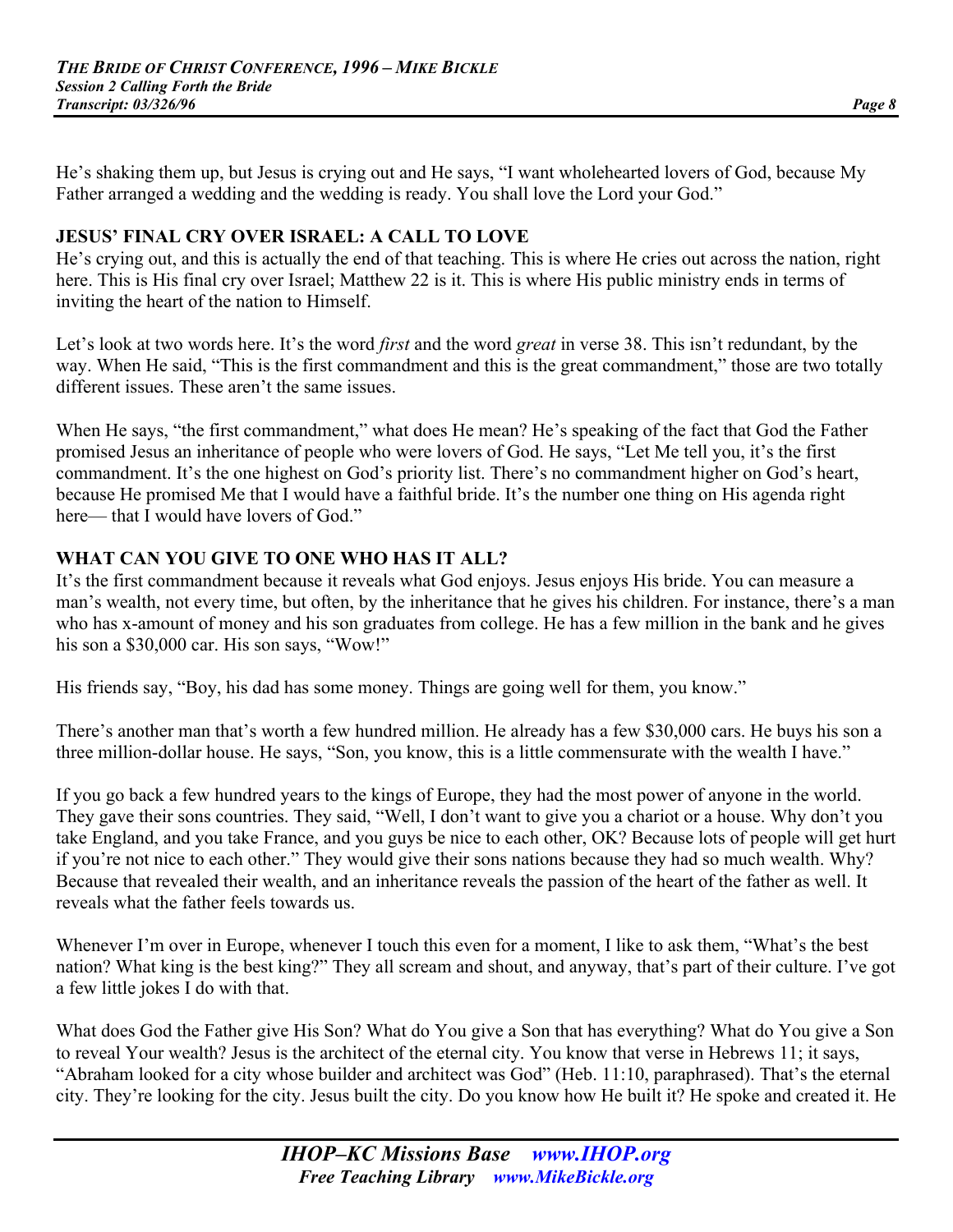spoke and the worlds were fashioned by His own words. My goodness, this is awesome. This is a city radiant like diamonds glittering. It's so powerful. Whatever theory you take on the new heavens and the new earth, we all agree that they exist. This city glitters like diamonds and lights up the new heaven and new earth. There's no need of a sun because of the brilliance of the city shining like jaspers and diamonds. Jesus built this city. One kind of man marries his wife and gives her a diamond ring. Jesus gives His bride a diamond city. He hands her this jewel. I don't know if you knew, but your Husband is a jeweler. Did you know your Husband is a jeweler? He deals in diamonds at the highest possible level. Anyway, that's who you're married to; your Husband is a jeweler.

What do you give someone who can create the celestial, eternal city by His own word? What do you give if you're God the Father? He looks over all creation; He says, "There's only one thing that expresses the power that I have and the passion that I feel."

God gives Jesus your heart. That's what He gives Him. He gives Him you! He works in such a way that you're cleansed and made in the image of God—cleansed from your sin and then exalted. You're the gift that He gives His Son. This is fantastic!

Jesus understands this. He says, "The number one thing on the heart of My Father is My inheritance and wholehearted lovers. This is the first thing My Father cares about. He promised Me lovers of God." It's the first commandment. It's a very, very important thing.

#### **WE ARE CREATED TO BE WHOLEHEARTED LOVERS**

It's not only the first commandment; it's the great commandment as well. It's different. I remember once we went on vacation and came back. The neighbors asked our two boys, Luke and Paul, "How was vacation?"

They said, "It was great!"

How many of you know that, man, when your kids say it was great, whew, you made it? You've got one year behind; the pressure is off. Well, the pressure is on again. We hope they think it's great. Anyway, they said it was great.

It's the first commandment because it's the commandment that God enjoys. Jesus enjoys His inheritance. It's the one the Father promised His Son. It's the great commandment because it's the one that brings pleasure to our life. When we drink this commandment, after it's all over, the Father says, "Well, what did you think about that main commandment?"

"Oh, it's great! I gave my heart."

Do you know why? We are created to be wholehearted lovers. One of the problems in the Body of Christ is this, that if we don't have anything to die for, we don't have anything to live for. The Body of Christ is struggling right now of sheer boredom. They think they're looking for something exciting. Well, we've seen this blessing of the Spirit come and we've seen as many bored people in the blessing meetings as we have receiving. Let me tell you this: there's not an atmosphere and there's not a power manifestation that's going to take away the boredom. Because the heart was created to be wholly abandoned to God in a manner that's unrelated to circumstances.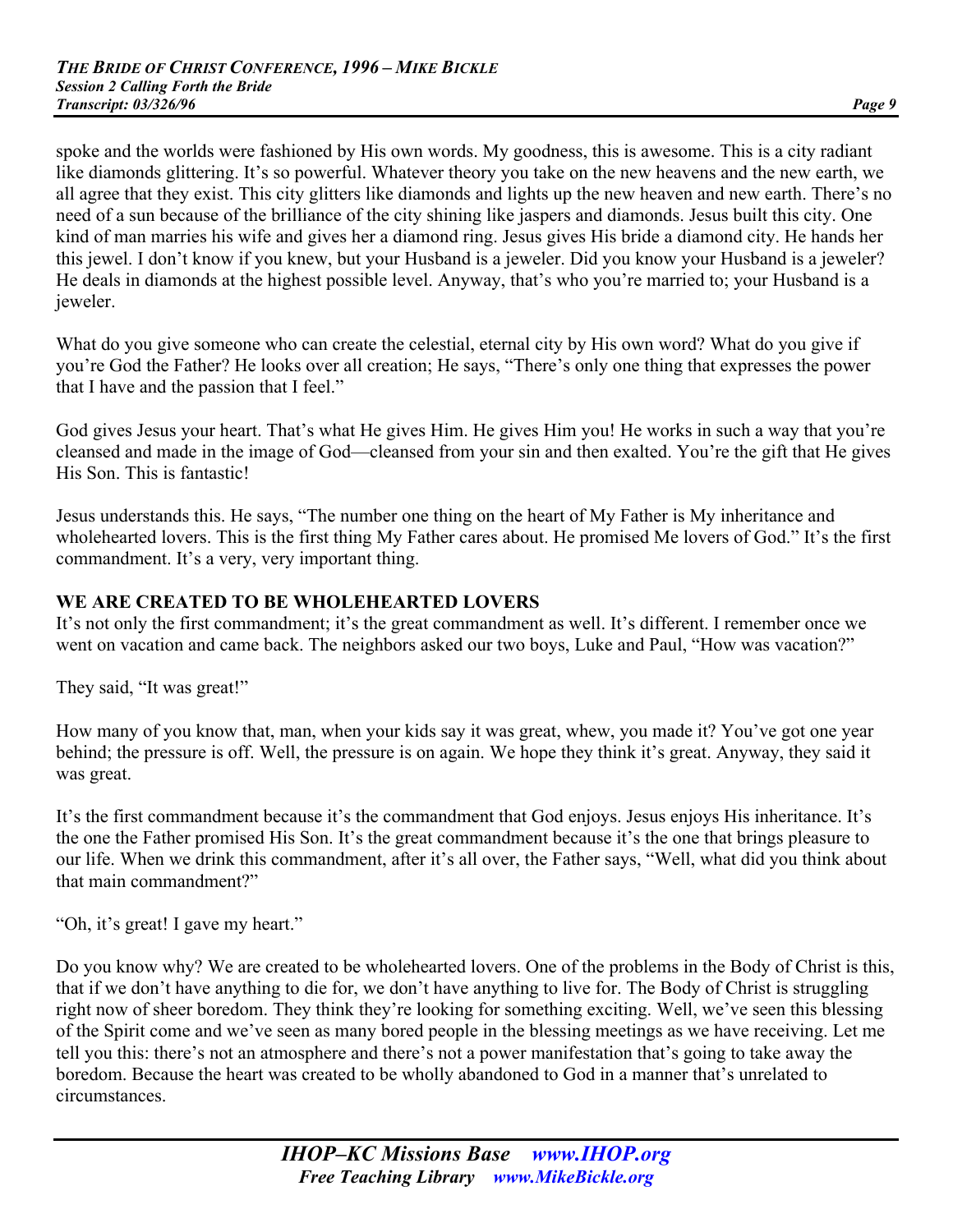# **WHOLEHEARTED LOVE IS THE CURE FOR OUR MALAISE**

We were built to be lovers. I didn't say we don't work right until we're mature, but we don't work right until we reach to be a wholehearted lover. Until we have something to die for, we have nothing to live for—in the same way an engine is built for gasoline, and I don't care how sincere you are, if you put water in the engine it's not going to work. You can say, "I was so sincere. I was so sincere."

I'll stop and tell you a story since I'm here, because no one would appreciate it out there, but I put diesel in a gas engine. It was John Paul Jackson's car once, but anyway. He didn't tell me it was diesel. I was driving it home from a retreat and he took off with someone else to go tell them the secrets of their life or something. I drove his car and it was on empty. I pulled it over and put gas in it. I told him, "John Paul, I'm sincere. I didn't mean to do that."

It didn't change a thing. That old car was stuck on the highway and I was in big trouble with my neighbor. Anyway, every time I think of that analogy, it doesn't matter how sincere I am; I have a bit of investment in that analogy. Anyway, I've always wanted to tell who it was I did that with.

In the same way, the human spirit is designed to be wholehearted. We were built this way. We can't live passively. We can try it, because someone out there tells us that passivity in the comfort zone is where life is. We build this nice life to be passive and we die on the inside.

I'm not trying to do weird things to be weird; that's not what I mean. That's not the answer. I'm talking about wholeheartedness in our heart to God. That's where excitement is. Lots of people are bored in all kinds of ways, and what I would suggest is that wholehearted love is the answer. The kind that says this: "I want to give myself to You so much. I want to begin to cast down immoral thoughts. When someone treats me poorly, I want to give myself to You in such a way that I don't respond with evil." I'm talking about wholeheartedness that pulls the very deepest passions of our life into play here. That's the kind of love that makes Christianity exciting. It's called *wholeheartedness*.

Most people are looking for an exciting meeting, an exciting worship team; they're looking for a place where everyone falls down, and there are all kinds of exciting ideas. In the end, those are fun for a while, but they never, ever connect with the design of the human heart.

We're designed to be wholehearted. If we reach for it, there's something that's already working, even if we don't attain. The reaching is what I'm talking about; I'm not worried about the attaining.

Someone says, "Well, have you attained?"

I say, "I don't know. It's none of my business." My business is only to reach. My business is to look at my life and not try to earn a thing from God, because I've been embraced by Him like His Father embraced Him.

He's embraced me in my weakness. I say, "I want everything, everything to be Yours!" I want to think this thing through and out of love give everything. There's a certain dynamic that only operates in that posture.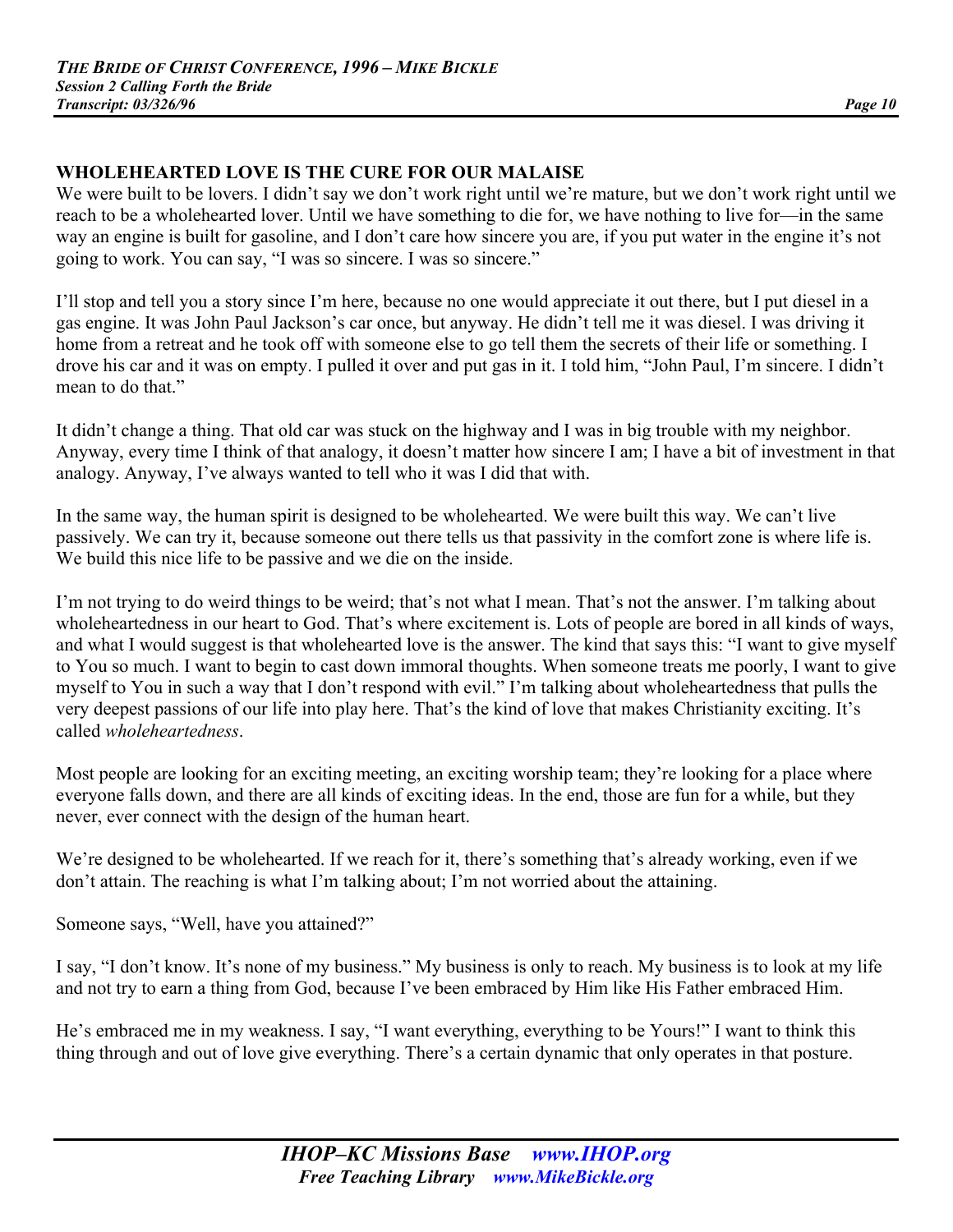# **THE COMMANDMENT THAT DEFINES WHO WE ARE BEFORE GOD**

Jesus is looking at the human race and saying, "It's not just the first commandment. It's the one that makes your life work. If it's the one that makes Me happy; it's the first one, My inheritance.

"If it's the one that makes You happy, it's the great one."

When you do it for a season and someone says, "What's it like?" you'll say, "It's great pursuing a life of wholehearted love. The comfort zone never really made things connect on the inside. I mean, I got everything I wanted, but on the inside it was just like, 'This can't be that.'"

Jesus comes to earth, and His first strategy for human happiness is the first commandment. God's highest concern for His Son is the first commandment. It's the first and the great commandment. It's the one that defines who we are. It's the one that defines how we work. That's what Jesus answers them: He says, "It's the first and it's the great commandment."

#### **THE FATHER PROMISED JESUS A PEOPLE WHO WOULD LOVE HIM LIKE HE LOVES HIM**

I'll end with this last point here, this last point. We'll spend a session on the first commandment. There's so much on the first commandment in the Old and New Testament. It's really worth looking at for an entire part of an evening. We'll do that some weeks down the road. I just want to introduce it to you here. It's not just the first and great commandment. It's not just the one that thrills Jesus' heart. It's not the one that makes you work. It's also what I call "the great prophecy." Because Jesus isn't looking at Israel and saying, "You know what? You really should pay more attention to Me." That's not what He's doing.

He's saying, "Let Me tell you, from the standpoint of eternity I've already seen the end. I've already seen Revelation 19. It's not even written yet. I've seen the wedding feast. I've seen an equally-yoked bride filled with love for Me. I've seen the power of My embrace already to its fullness. Let Me tell you, Israel, you will love Me with all of your heart! I've already seen the end of history. You shall love Me!"

He was prophesying over the nation of Israel. He was saying, "My Father has promised Me a people who will love Me like He loves Me." This is His last teaching: "You will love Me. You will. My Father has already shown Me."

It's not an accident that His final prayer, the High Priestly Prayer, ends how? "Father, that they would love Me with the love wherein You love Me" (Jn. 17:26, paraphrased). He ends His intercessory prayer that way. He ends His teaching ministry prophesying that wholehearted love would win the day before it was over.

The people of God will end with wholehearted love. What the Holy Spirit wants to do is to make the first commandment first again. I'm absolutely convinced of that. One thing that I like when I go around is to say that we have almost everything in first place for the first commandment. I believe in the second commandment, and the second commandment isn't the tenth; it's the second. It's way up there on the list. It's above all the other commandments. The Great Commission is way up there, but when the first commandment isn't first, everything else is in disarray because there's no fuel in the engine.

The pleasure of the Christian life, in my opinion, is reaching to give myself fully out of the discerning of His embrace in my life—wanting to give myself back. Not to try to get Him to embrace me, but because He *has*